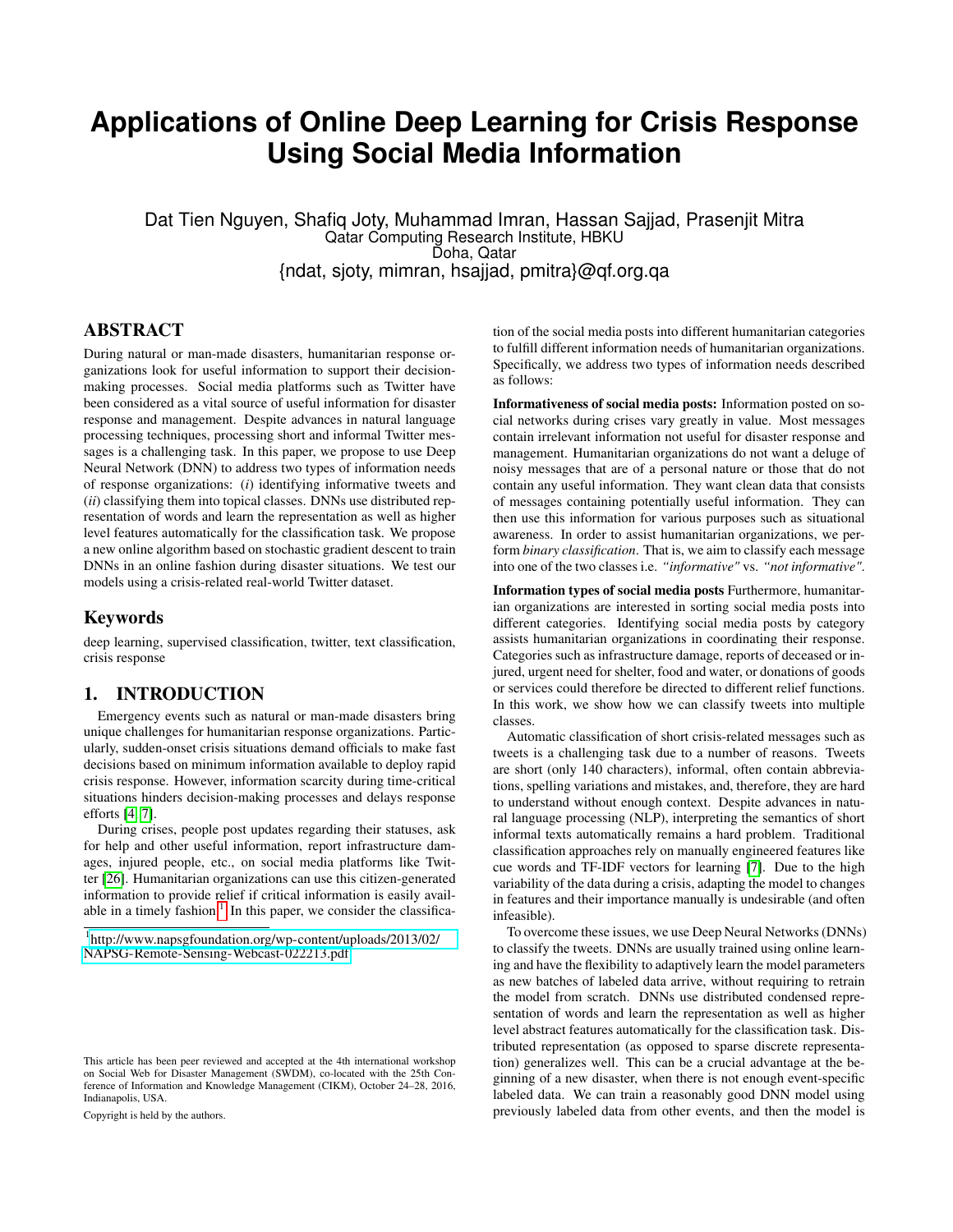<span id="page-1-0"></span>

Figure 1: Convolutional neural network on a sample tweet: "guys if know any medical emergency around balaju area you can reach umesh HTTP doctor at HTTP HTTP".

fine-tuned adaptively as newly labeled data arrives in small batches.

In this paper, we use Deep Neural Network (DNN) to address two types of information needs of response organizations: (*i*) identifying informative tweets and (*ii*) classifying them into topical classes. DNNs use distributed representation of words and learn the representation as well as higher level features automatically for the classification task. We propose a new online algorithm based on stochastic gradient descent to train DNNs in an online fashion during disaster situations. Moreover, we make our source code publicly available for crisis computing community for further research at:<https://github.com/CrisisNLP/deep-learning-for-big-crisis-data>

In the next section, we provide details regarding DNNs we use and the online learning algorithm. Section [3](#page-2-0) describes datasets and online learning settings. In Section [4,](#page-3-0) we describe results of our models. Section [5](#page-3-1) presents related-work and we conclude our paper in Section [6.](#page-4-2)

#### 2. DEEP NEURAL NETWORK

As argued before, deep neural networks (DNNs) can be quite effective in classifying tweets during a disaster situation because of their distributed representation of words and automatic feature learning capabilities. Furthermore, DNNs are usually trained using online algorithms, which nicely suits the needs of a crisis response situation.

Our main hypothesis is that in order to effectively classify tweets, which are short and informal, a classification model should learn the *key* features at different levels of abstraction. To this end, we use a Convolutional Neural Network (CNN), which has been shown to be effective for sentence-level classification tasks [\[13\]](#page-5-1).

#### 2.1 Convolutional Neural Network

Figure [1](#page-1-0) demonstrates how a CNN works with an example tweet.<sup>[2](#page-1-1)</sup> Each word in the vocabulary  $V$  is represented by a  $D$  dimensional vector in a shared look-up table  $L \in \mathbb{R}^{|V| \times D}$ . L is considered a model parameter to be learned. We can initialize L randomly or using pretrained word embedding vectors like word2vec [\[16\]](#page-5-2).

Given an input tweet  $\mathbf{s} = (w_1, \dots, w_T)$ , we first transform it into a feature sequence by mapping each word token  $w_t \in \mathbf{s}$  to an

index in L. The look-up layer then creates an input vector  $\mathbf{x_t} \in \mathbb{R}^D$ for each token  $w_t$ , which are passed through a sequence of convolution and pooling operations to learn high-level abstract features.

A convolution operation involves applying a *filter*  $\mathbf{u} \in \mathbb{R}^{L.D}$  to a window of L words to produce a new feature

$$
h_t = f(\mathbf{u}.\mathbf{x}_{t:t+L-1} + b_t)
$$
 (1)

where  $x_{t:t+L-1}$  denotes the concatenation of L input vectors,  $b_t$  is a bias term, and  $f$  is a nonlinear activation function (e.g., sig, tanh). A filter is also known as a kernel or a feature detector. We apply this filter to each possible L-word window in the tweet to generate a *feature map*  $\mathbf{h}_i = [h_1, \cdots, h_{T+L-1}]$ . We repeat this process N times with  $N$  different filters to get  $N$  different feature maps. We use a *wide* convolution [\[12\]](#page-4-3) (as opposed to *narrow*), which ensures that the filters reach the entire sentence, including the boundary words. This is done by performing *zero-padding*, where out-of-range (i.e.,  $t$ <1 or  $t$ >T) vectors are assumed to be zero.

After the convolution, we apply a max-pooling operation to each feature map.

$$
\mathbf{m} = [\mu_p(\mathbf{h}_1), \cdots, \mu_p(\mathbf{h}_N)] \tag{2}
$$

where  $\mu_p(\mathbf{h}_i)$  refers to the max operation applied to each window of p features in the feature map  $h_i$ . For instance, with  $p = 2$ , this pooling gives the same number of features as in the feature map (because of the zero-padding). Intuitively, the filters compose local n-grams into higher-level representations in the feature maps, and max-pooling reduces the output dimensionality while keeping the most important aspects from each feature map.

Since each convolution-pooling operation is performed independently, the features extracted become invariant in locations (i.e., where they occur in the tweet), thus acting like bag-of- $n$ -grams. However, keeping the *order* information could be important for modeling sentences. In order to model interactions between the features picked up by the filters and the pooling, we include a *dense* layer of hidden nodes on top of the pooling layer

$$
\mathbf{z} = f(V\mathbf{m} + \mathbf{b}_{\mathbf{h}}) \tag{3}
$$

where V is the weight matrix,  $\mathbf{b}_h$  is a bias vector, and f is a nonlinear activation. The dense layer naturally deals with variable sentence lengths by producing fixed size output vectors z, which are fed to the output layer for classification.

Depending on the classification tasks, the output layer defines a probability distribution. For binary classification tasks, it defines a Bernoulli distribution:

<span id="page-1-3"></span>
$$
p(y|\mathbf{s}, \theta) = \text{Ber}(y|\text{sig}(\mathbf{w}^{\mathbf{T}}\mathbf{z} + b))
$$
 (4)

where sig refers to the sigmoid function, and w are the weights from the dense layer to the output layer and b is a bias term. For multi-class classification the output layer uses a softmax function. Formally, the probability of  $k$ -th label in the output for classification into  $K$  classes:

$$
P(y = k | \mathbf{s}, \theta) = \frac{\exp(\mathbf{w}_k^T \mathbf{z} + b_k)}{\sum_{j=1}^K \exp(\mathbf{w}_j^T \mathbf{z} + b_j)}
$$
(5)

where,  $w_k$  are the weights associated with class k in the output layer. We fit the models by minimizing the cross-entropy between the predicted distributions  $\hat{y}_{n\theta} = p(y_n | \mathbf{s}_n, \theta)$  and the target distributions  $y_n$  (i.e., the gold labels).<sup>[3](#page-1-2)</sup> The objective function  $f(\theta)$  can

<span id="page-1-1"></span><sup>&</sup>lt;sup>2</sup>The HTTP tag in the example represents URLs.

<span id="page-1-2"></span><sup>&</sup>lt;sup>3</sup>Other loss functions (e.g., hinge) yielded similar results.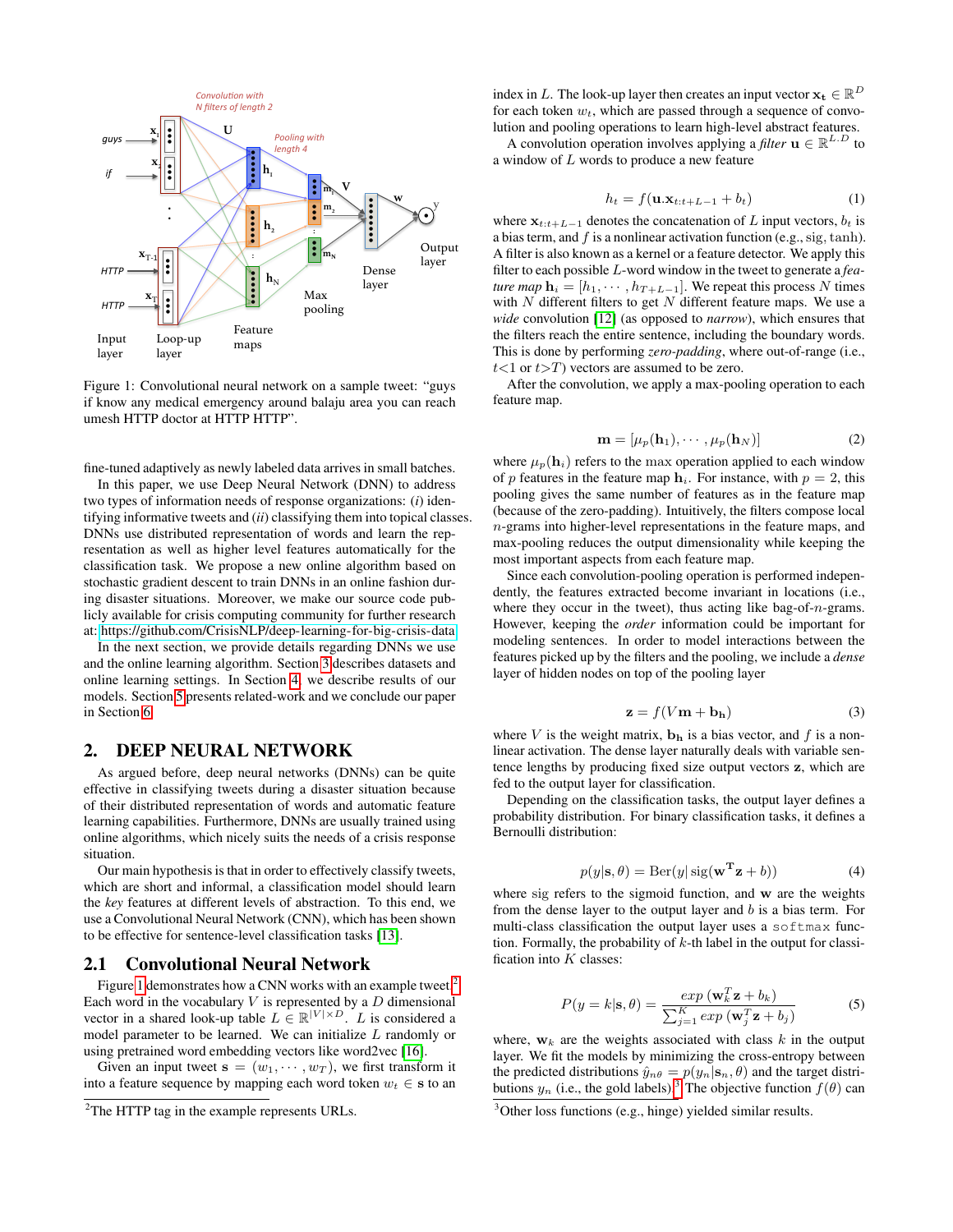Algorithm 1: Online learning of CNN

1. Initialize the model parameters  $\theta_0$ ; 2. for *a minibatch*  $B_t = \{s_1 \dots s_n\}$  *at time t* **do** a. Compute the loss  $f(\theta_t)$  in Equation [6;](#page-2-1) b. Compute gradients of the loss  $f'(\theta_t)$  using backpropagation; c. Update:  $\theta_{t+1} = \theta_t - \eta_t \frac{1}{n} f'(\theta_t);$ end

<span id="page-2-2"></span>be written as:

<span id="page-2-1"></span>
$$
f(\theta) = \sum_{n=1}^{N} \sum_{k=1}^{K} y_{nk} \log P(y_n = k | \mathbf{s}_n, \theta)
$$
 (6)

where, N is the number of training examples and  $y_{nk} = I(y_n = k)$ is an indicator variable to encode the gold labels, i.e.,  $y_{tk} = 1$  if the gold label  $y_t = k$ , otherwise 0.

#### 2.2 Online Learning

DNNs are usually trained with first-order online methods like stochastic gradient descent (SGD). This method yields a crucial advantage in crisis situations, where retraining the whole model each time a small batch of labeled data arrives is impractical. Algorithm [1](#page-2-2) demonstrates how our CNN model can be trained in a purely online setting. We first initialize the model parameters  $\theta_0$  (line 1), which can be a trained model from other disaster events or it can be initialized randomly to start from scratch.

As a new batch of labeled tweets  $B_t = \{s_1 \dots s_n\}$  arrives, we first compute the log-loss (cross entropy) in Equation [6](#page-2-1) for  $B_t$  with respect to the current parameters  $\theta_t$  (line 2a). Then, we use backpropagation to compute the gradients  $f'(\theta_t)$  of the loss with respect to the current parameters (line 2b). Finally, we update the parameters with the learning rate  $\eta_t$  and the mean of the gradients (line 2c). We take the mean of the gradients to deal with minibatches of different sizes. Notice that we take only the current minibatch into account to get an updated model. Choosing a proper learning rate  $\eta_t$  can be difficult in practice. Several adaptive methods such as ADADELTA [\[27\]](#page-5-3), ADAM [\[14\]](#page-5-4), etc., have been proposed to overcome this issue. In our model, we use ADADELTA.

#### 2.3 Word Embedding and Fine-tuning

As mentioned before, we can initialize the word embeddings L randomly, and learn them as part of model parameters by backpropagating the errors to the look-up layer. Random initialization may lead the training algorithm to get stuck in a local minima. One can plug the readily available embeddings from external sources (e.g., Google embeddings [\[16\]](#page-5-2)) in the neural network model and use them as features without further task-specific tuning. However, the latter approach does not exploit the automatic feature learning capability of DNN models, which is one of the main motivations of using them. In our work, we use pre-trained word embeddings (see below) to better initialize our models, and we fine-tune them for our task, which turns out to be beneficial.

Mikolov et al. [\[16\]](#page-5-2) propose two log-linear models for computing word embeddings from large (unlabeled) corpuses efficiently: (*i*) a *bag-of-words* model CBOW that predicts the current word based on the context words, and (*ii*) a *skip-gram* model that pre-dicts surrounding words given the current word.<sup>[4](#page-2-3)</sup> They released their pre-trained 300-dimensional word embeddings trained by the skip-gram model on a Google news dataset.

Since we work on disaster related tweets, which are quite different from news, we have trained *domain-specific* embeddings of 300-dimensions (vocabulary size 20 million) using the Skip-gram model of *word2vec* tool [\[17\]](#page-5-5) from a large corpus of disaster related tweets. The corpus contains 57, 908 tweets and 9.4 million tokens.

# <span id="page-2-0"></span>3. DATASET AND EXPERIMENTAL **SETTINGS**

In this section, we describe the datasets used for the classification tasks and the settings for CNN and online learning.

## 3.1 Dataset and Preprocessing

We use CrisisNLP [\[9\]](#page-4-4) labeled datasets. The CNN models were trained online using a labeled dataset related to the 2015 Nepal Earthquake<sup>[5](#page-2-4)</sup> and the rest of the datasets are used to train an initial model ( $\theta_0$  in Algorithm [1\)](#page-2-2) upon which the online learning is performed. The Nepal earthquake dataset consists of approximately 12k labeled tweets collected from Twitter during the event using different keywords like *NepalEarthquake*. Of all the labeled tweets, 9k are labeled by trained volunteers<sup>[6](#page-2-5)</sup> during the actual event using the AIDR platform [\[8\]](#page-4-5) and the remaining 3k tweets are labeled us-ing the Crowdflower<sup>[7](#page-2-6)</sup> crowdsourcing platform.

The dataset is labeled into different informative classes (e.g., affected individuals, infrastructure damage, donations etc.) and one "not-related" or "irrelevant" class. Table [1](#page-3-2) provides a one line description of each class and also the total number of labels in each class. *Other useful information* and *Not related or irrelevant* are the most frequent classes in the dataset.

Data Preprocessing: We normalize all characters to their lowercased forms, truncate elongations to two characters, spell out every digit to D, all twitter usernames to userID, and all URLs to HTTP. We remove all punctuation marks except periods, semicolons, question and exclamation marks. We further tokenize the tweets using the CMU TweetNLP tool [\[6\]](#page-4-6).

#### 3.2 Online Training Settings

Before performing the online learning, we assume that an initial model  $\theta_0$  exists. In our case, we train the initial model using all the datasets from CrisisNLP except the Nepal earthquake. For online training, we sort the Nepal labeled data based on the time stamp of the tweets. This brings the tweets in their posting order. Next, the dataset  $D$  is divided at each time interval  $d_t$  in which case  $D$  is defined as:  $D = \sum_{t=1}^{T} d_t$  where  $d_t = 200$ . For each time interval t, we divide the available labeled dataset into a train set  $(70\%)$ , dev set (10%), and a test set (20%) using ski-learn toolkit's module [\[19\]](#page-5-6), which ensured that the class distribution remains reasonably balanced in each subset.

Based on the data splitting strategy mentioned above, we start online learning to train a binary and a multi-class classifier. For the binary classifier training, we merge all the informative classes to create one general *Informative* class. We train CNN models by optimizing the cross entropy in Equation [4](#page-1-3) using the gradient-based online learning algorithm ADADELTA  $[27]$ .<sup>[8](#page-2-7)</sup> The learning rate and the parameters were set to the values as suggested by the authors. The maximum number of epochs was set to 25. To avoid overfitting, we use dropout [\[23\]](#page-5-7) of hidden units and *early stop-*

<span id="page-2-3"></span><sup>4</sup> https://code.google.com/p/word2vec/

<span id="page-2-4"></span><sup>5</sup> [https://en.wikipedia.org/wiki/April\\_2015\\_Nepal\\_earthquake](https://en.wikipedia.org/wiki/April_2015_Nepal_earthquake)

<span id="page-2-5"></span><sup>6</sup>These are trained volunteers from the Stand-By-Task-Force organization (http://blog.standbytaskforce.com/).

<span id="page-2-6"></span><sup>7</sup> <crowdflower.com>

<span id="page-2-7"></span><sup>8</sup>Other algorithms (SGD, Adagrad) gave similar results.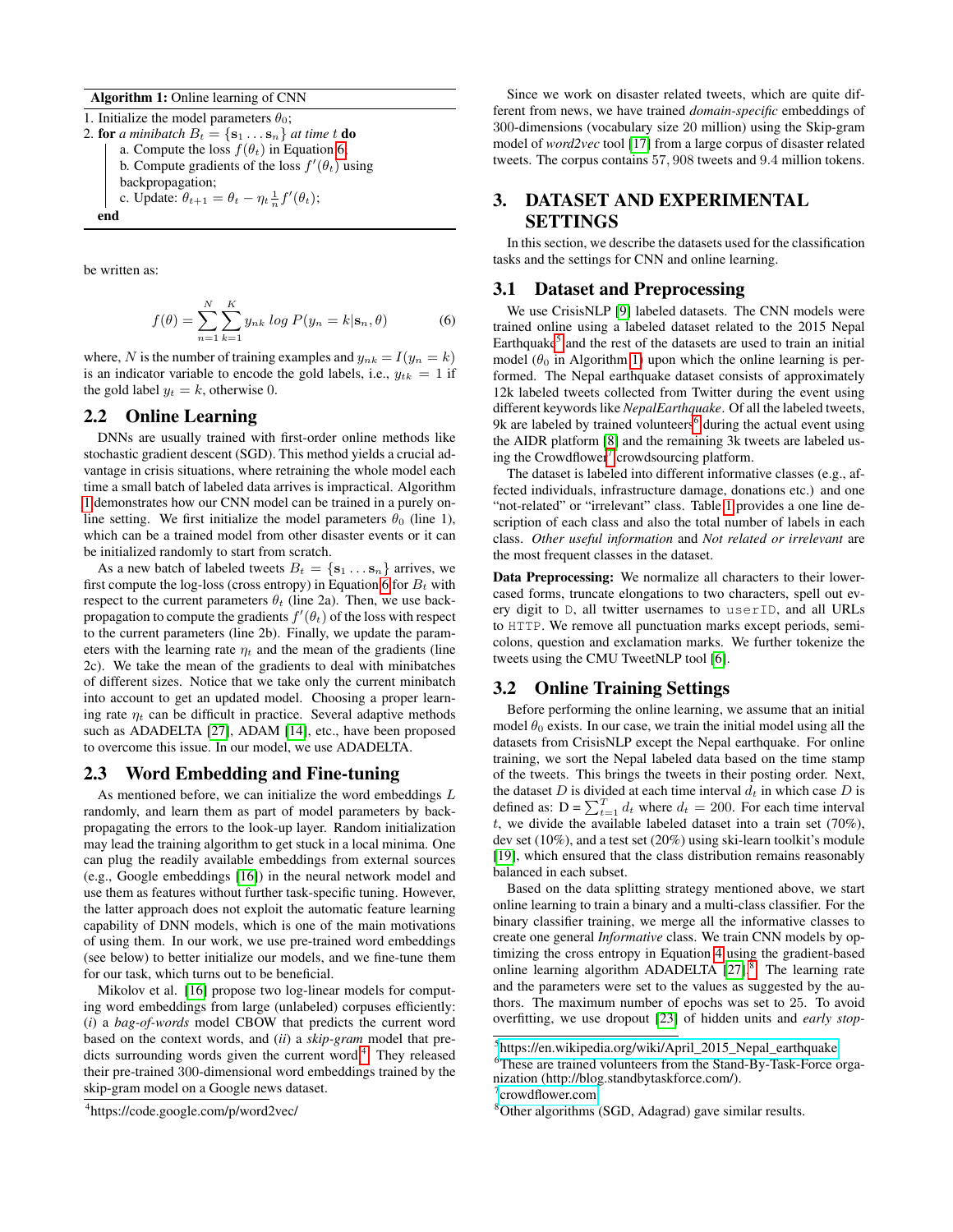<span id="page-3-2"></span>

| <b>Class</b>                 | <b>Labels</b> | Description                                                                          |
|------------------------------|---------------|--------------------------------------------------------------------------------------|
| Affected individuals         | 756           | Reports of deaths, injuries, missing, found, or displaced people                     |
| Donations and volunteering   | 1021          | Messages containing donations (food, shelter, services etc.) or volunteering offers  |
| Infrastructure and utilities | 351           | Reports of infrastructure and utilities damage                                       |
| Sympathy and support         | 983           | Messages of sympathy-emotional support                                               |
| Other useful information     | 1505          | Messages containing useful information that does not fit in one of the above classes |
| Not related or irrelevant    | 6698          | Irrelevant or not informative, or not useful for crisis response                     |

Table 1: Description of the classes in the dataset. Column *Labels* shows the total number of labeled examples in each class

*ping* based on the accuracy on the validation set.<sup>[9](#page-3-3)</sup> We experimented with  $\{0.0, 0.2, 0.4, 0.5\}$  dropout rates and  $\{32, 64, 128\}$ minibatch sizes. We limit the vocabulary  $(V)$  to the most frequent  $P\%$  ( $P \in \{80, 85, 90\}$ ) words in the training corpus. The word vectors in L were initialized with the pre-trained embeddings. We use rectified linear units (ReLU) for the activation functions  $(f)$ ,  $\{100, 150, 200\}$  filters each having window size (*L*) of  $\{2, 3, 4\}$ , pooling length (p) of  $\{2, 3, 4\}$ , and  $\{100, 150, 200\}$  dense layer units. All the hyperparameters are tuned on the development set.

## <span id="page-3-0"></span>4. RESULTS

In this section, we present our results for binary and multi-class classification tasks.

## 4.1 Binary Classification

Figure [2](#page-3-4) shows the results for the *"informative"* vs. *"not informative"* binary classification task using online learning. The performance of the model is quite inconsistent as the size of the in-event training data varies. We observe an improvement in performance initially. However, the results dropped when the training size is between 2200 to 3900 tweets. We investigated this strange result and found that this could be due to the inconsistencies in the annotation procedure and the data sources. In our in-event (Nepal Earthquake) training data, first 3000 tweets are from CrowdFlower and the rest are from AIDR. Tweets in CrowdFlower were annotated by paid workers, where AIDR tweets are annotated by volunteers. We speculate these inconsistencies can affect the performance at the beginning, but as the model sees more AIDR data (4000+), the performance stabilizes.

## 4.2 Multi-Class Classification

Figure [3](#page-4-7) summarizes the results of online training for the multiclass classification task. Since multi-class classification is a harder task than binary classification, the first training run provides very low accuracy and the results continue to drop until a good number of training examples are available, which in this case is approximately 2200 labeled tweets. As in the binary classification case, after the initial dip in performance, once over 3000 tweets are available, the performance of the classifier improves and remains stable after that.

The benefit of using online learning methods like CNN compared to offline learning methods used in classifiers like SVM, Naive Bayes, and Logistic Regression is online training. The labeled data comes in batches and retraining a model on the complete data every time with the addition of newly labeled data is an expensive task. Online training methods learn in small batches, which suits the situation in hand perfectly.

Another advantage of neural network methods is automatic feature extraction that does not require any manual feature engineering. The models take labeled tweets as input and automatically

<span id="page-3-4"></span>

Figure 2: Binary classification: Performance of the CNN model with varying size of the training data

learn features based on distributed representation of words.

## 4.3 Discussion

Rapid analysis of social media posts during time-critical situations is important for humanitarian response organization to take timely decisions and to launch relief efforts. This work proposes solutions to two main challenges that humanitarian organizations face while incorporating social media data into crisis response. First, how to filter-out noisy and irrelevant messages from big crisis data and second, categorization of the informative messages into different classes of interest. By utilizing labeled data from past crises, we show the performance of DNNs trained using the proposed online learning algorithm for binary and multi-class classification tasks.

We observe that past labeled data helps when no event-specific data is available in the early hours of a crisis. However, labeled data from event always help improve the classification accuracy.

#### <span id="page-3-1"></span>5. RELATED WORK

Recent studies have shown the usefulness of crisis-related data on social media for disaster response and management [\[1,](#page-4-8) [22,](#page-5-8) [24\]](#page-5-9). A number of systems have been developed to classify, extract, and summarize [\[21\]](#page-5-10) crisis-relevant information from social media; for a detailed survey see [\[7\]](#page-4-1). Cameron, et al., describe a platform for emergency situation awareness [\[2\]](#page-4-9). They classify interesting tweets using an SVM classifier. Verma, et al., use Naive Bayes and MaxEnt classifiers to find situational awareness tweets from several crises [\[25\]](#page-5-11). Imran, et al., implemented AIDR to classify a Twitter data stream during crises [\[8\]](#page-4-5). They use a random forest classifier in

<span id="page-3-3"></span> $^{9}l_1$  and  $l_2$  regularization on weights did not work well.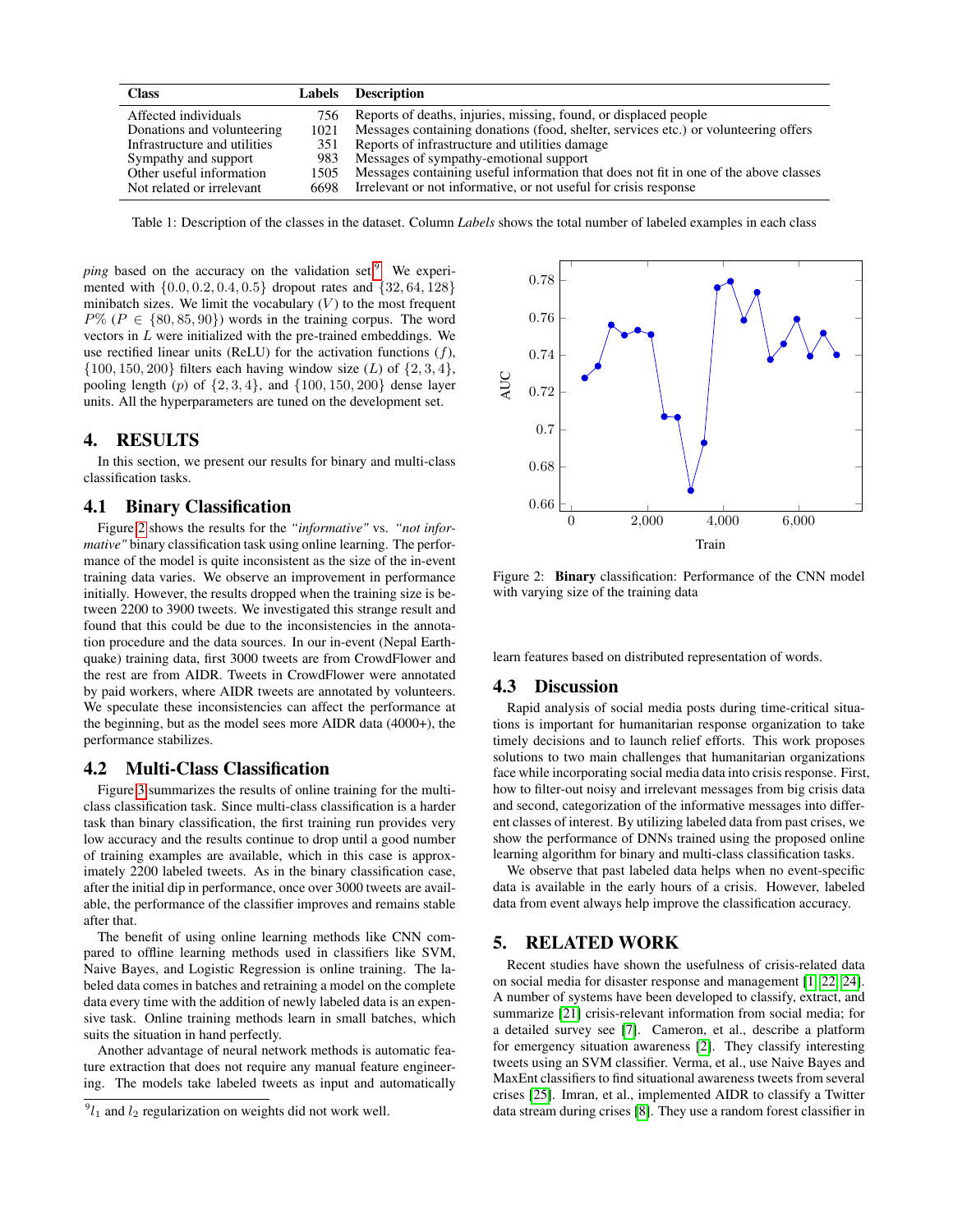<span id="page-4-7"></span>

Figure 3: Multi-class classification: Performance of the CNN model with various sizes of training data.

an offline setting. After receiving every mini-batch of 50 training examples, they replace the older model with a new one. In [\[10\]](#page-4-10), the authors show the performance of a number of non-neural network classifiers trained on labeled data from past crisis events. However, they do not use DNNs in their comparison.

DNNs and word embeddings have been applied successfully to address NLP problems [\[5,](#page-4-11) [3,](#page-4-12) [18,](#page-5-12) [15,](#page-5-13) [11\]](#page-4-13). The emergence of tools such as word2vec [\[17\]](#page-5-5) and GloVe [\[20\]](#page-5-14) have enabled NLP researchers to learn word embeddings efficiently and use them to train better models.

Collobert, et al. [\[5\]](#page-4-11) presented a unified DNN architecture for solving various NLP tasks including part-of-speech tagging, chunking, named entity recognition and semantic role labeling. They showed that DNNs outperform traditional models in most of these tasks. They also proposed a multi-task learning framework for solving the tasks jointly.

Kim [\[13\]](#page-5-1) and Kalchbrenner et al. [\[12\]](#page-4-3) used convolutional neural networks (CNN) for sentence-level classification tasks (e.g., sentiment/polarity classification, question classification) and showed that CNNs outperform traditional methods (e.g., SVMs, MaxEnts). Caragea, Silvescu, and Tapia used CNNs to identify informative messages during disasters [\[3\]](#page-4-12). However, to the best of our knowledge, no previous research has shown the efficacy of CNNs to both the binary classification and the multi-class classification problems using online learning.

# <span id="page-4-2"></span>6. CONCLUSIONS

We presented an online learning model namely Convolutional Neural Network for the purpose of classifying tweets in a disaster response scenario. We proposed a new online learning algorithm for training CNNs in online fashion. We showed that online training of the model perfectly suits the disaster response situation. We assume that a base model trained on past crisis labeled data exists and the event-specific labeled data arrive in small batches which are used to perform online learning. The neural network models bring an additive advantage of automatic feature extraction which eases the training process when compared with offline learning methods like SVM, logistic regression. The model uses only labeled tweets for training and automatically learns features from them. We reported the results of two classification tasks (i.e. binary and multiclass). Moreover, we also provide source code for the online learning of CNN models to research community for further extensions.

# 7. REFERENCES

- <span id="page-4-8"></span>[1] A. Acar and Y. Muraki. Twitter for crisis communication: lessons learned from japan's tsunami disaster. *International Journal of Web Based Communities*, 7(3):392–402, 2011.
- <span id="page-4-9"></span>[2] M. A. Cameron, R. Power, B. Robinson, and J. Yin. Emergency situation awareness from twitter for crisis management. In *Proceedings of the 21st international conference companion on World Wide Web*, pages 695–698. ACM, 2012.
- <span id="page-4-12"></span>[3] C. Caragea, A. Silvescu, and A. H. Tapia. Identifying informative messages in disaster events using convolutional neural networks. *International Conference on Information Systems for Crisis Response and Management*, 2016.
- <span id="page-4-0"></span>[4] C. Castillo. *Big Crisis Data*. Cambridge University Press, 2016.
- <span id="page-4-11"></span>[5] R. Collobert, J. Weston, L. Bottou, M. Karlen, K. Kavukcuoglu, and P. Kuksa. Natural language processing (almost) from scratch. *The Journal of Machine Learning Research*, 12:2493–2537, 2011.
- <span id="page-4-6"></span>[6] K. Gimpel, N. Schneider, B. O'Connor, D. Das, D. Mills, J. Eisenstein, M. Heilman, D. Yogatama, J. Flanigan, and N. A. Smith. Part-of-speech tagging for twitter: Annotation, features, and experiments. In *Proceedings of the 49th Annual Meeting of the Association for Computational Linguistics: Human Language Technologies: short papers-Volume 2*, pages 42–47. Association for Computational Linguistics, 2011.
- <span id="page-4-1"></span>[7] M. Imran, C. Castillo, F. Diaz, and S. Vieweg. Processing social media messages in mass emergency: a survey. *ACM Computing Surveys (CSUR)*, 47(4):67, 2015.
- <span id="page-4-5"></span>[8] M. Imran, C. Castillo, J. Lucas, P. Meier, and S. Vieweg. AIDR: Artificial intelligence for disaster response. In *Proceedings of the companion publication of the 23rd international conference on World wide web companion*, pages 159–162. International World Wide Web Conferences Steering Committee, 2014.
- <span id="page-4-4"></span>[9] M. Imran, P. Mitra, and C. Castillo. Twitter as a lifeline: Human-annotated twitter corpora for NLP of crisis-related messages. In *Proceedings of the Tenth International Conference on Language Resources and Evaluation (LREC)*, 2016.
- <span id="page-4-10"></span>[10] M. Imran, P. Mitra, and J. Srivastava. Cross-language domain adaptation for classifying crisis-related short messages. *International Conference on Information Systems for Crisis Response and Management*, 2016.
- <span id="page-4-13"></span>[11] S. R. Joty and E. Hoque. Speech act modeling of written asynchronous conversations with task-specific embeddings and conditional structured models. In *Proceedings of the 54th Annual Meeting of the Association for Computational Linguistics, ACL 2016, August 7-12, 2016, Berlin, Germany, Volume 1: Long Papers*, 2016.
- <span id="page-4-3"></span>[12] N. Kalchbrenner, E. Grefenstette, and P. Blunsom. A convolutional neural network for modelling sentences. In *Proceedings of the 52nd Annual Meeting of the Association for Computational Linguistics (Volume 1: Long Papers)*, pages 655–665, Baltimore, Maryland, June 2014. Association for Computational Linguistics.